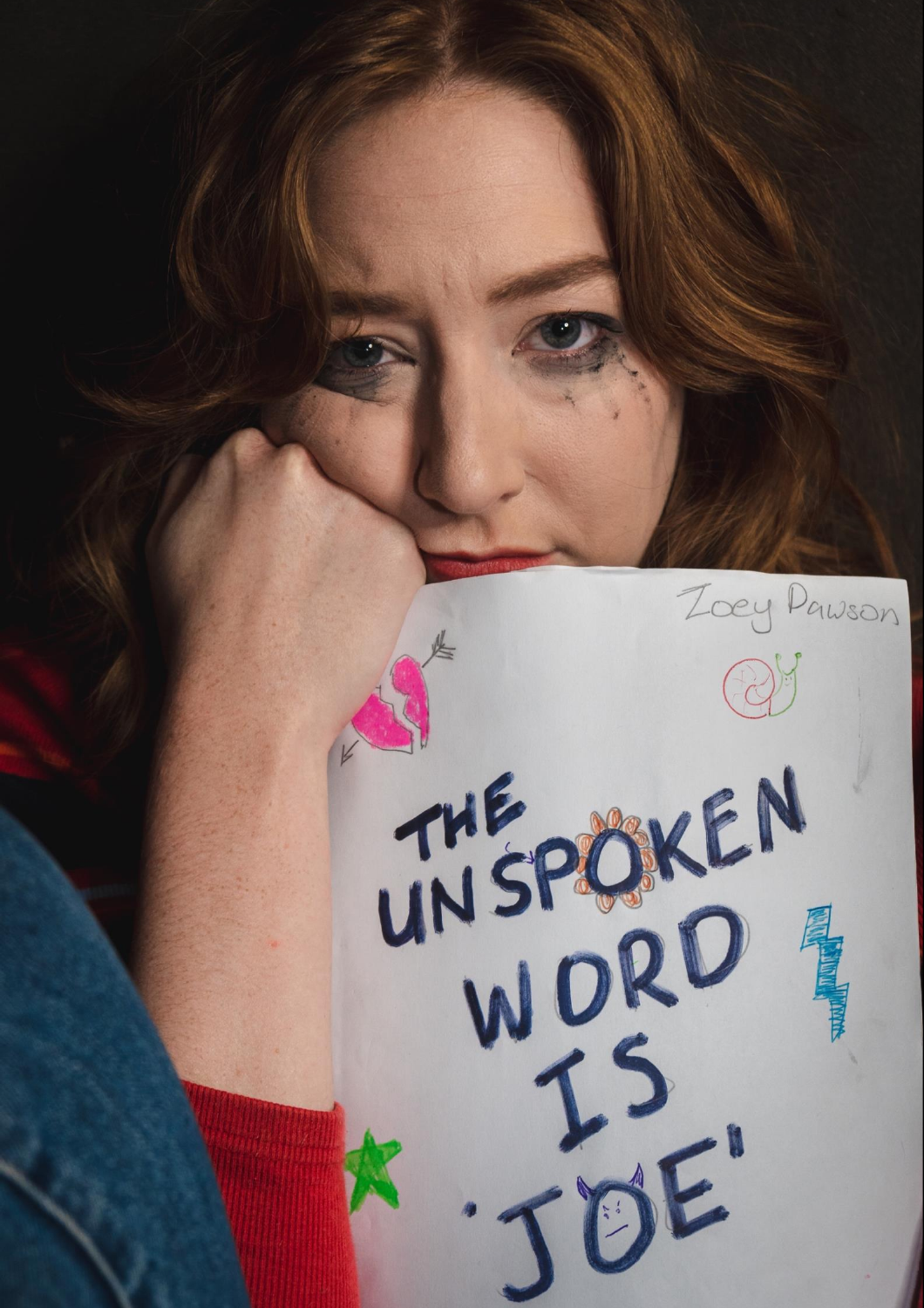# **CASTING BRIEF**

The Unspoken Word is 'Joe' by Zoey Dawson



We are currently looking for Brisbane based actors to partake in our first mainhouse production; *The Unspoken Word is 'Joe'* by Zoey Dawson directed by Ruby Sanders. We highly encourage artists from underrepresented backgrounds to apply for this position as we wish to represent Australia's diversity on the stage and behind the scenes.

The Unspoken Word is 'Joe' is a biting meta-satire of Australian theatre which Zoey would describe as dramatic and beautiful. And tender. And sad. And funny. And also really clever, and really honest, and really raw and emotional. It's about a break-up – but it's not just a breakup play. It's got lots of other layers to it. Yeah. Layers. It's, like... It's a really good play.

We are currently casting for the following roles:

### **An Actor Who Plays Man 1 (Male Identifying | 20 - 29 years)**

This actor has been hired to read for the role of Man 1. He is well acquainted with Zoey having dated her and of course breaking up with her. After their breakup, they left on civil terms but let's be real, that's a lie.

### **An Actor Who Plays Woman 2 (Female Identifying | 20 - 29 years)**

This actor reads for Woman 2 in the play. Woman 2 can be described as the electric fun girl and Zoey despises that.

### **An Actor Who Plays Man 2 (Male Identifying | 20 - 29 years)**

This actor is friends with both Zoey and The Actor who plays Man 1. Zoey is very very interested in this actor. Maybe a bit too much...

### **Production Schedule** *(subject to change)*

| <b>Rehearsal Venue:</b>   | <b>TBC</b>           |
|---------------------------|----------------------|
| <b>Performance Venue:</b> | <b>BackDock Arts</b> |
| Rehearsals begin:         | Mid-September 2021   |
| Intensives begin:         | 15th November 2021   |
| Bump-in/Tech:             | 22nd November 2021   |
| Previews:                 | 23rd November 2021   |
| Opening:                  | 24th November 2021   |
| Closing / Bump-out:       | 27th November 2021   |

### **THIS WILL BE A SHARE PROFIT PRODUCTION**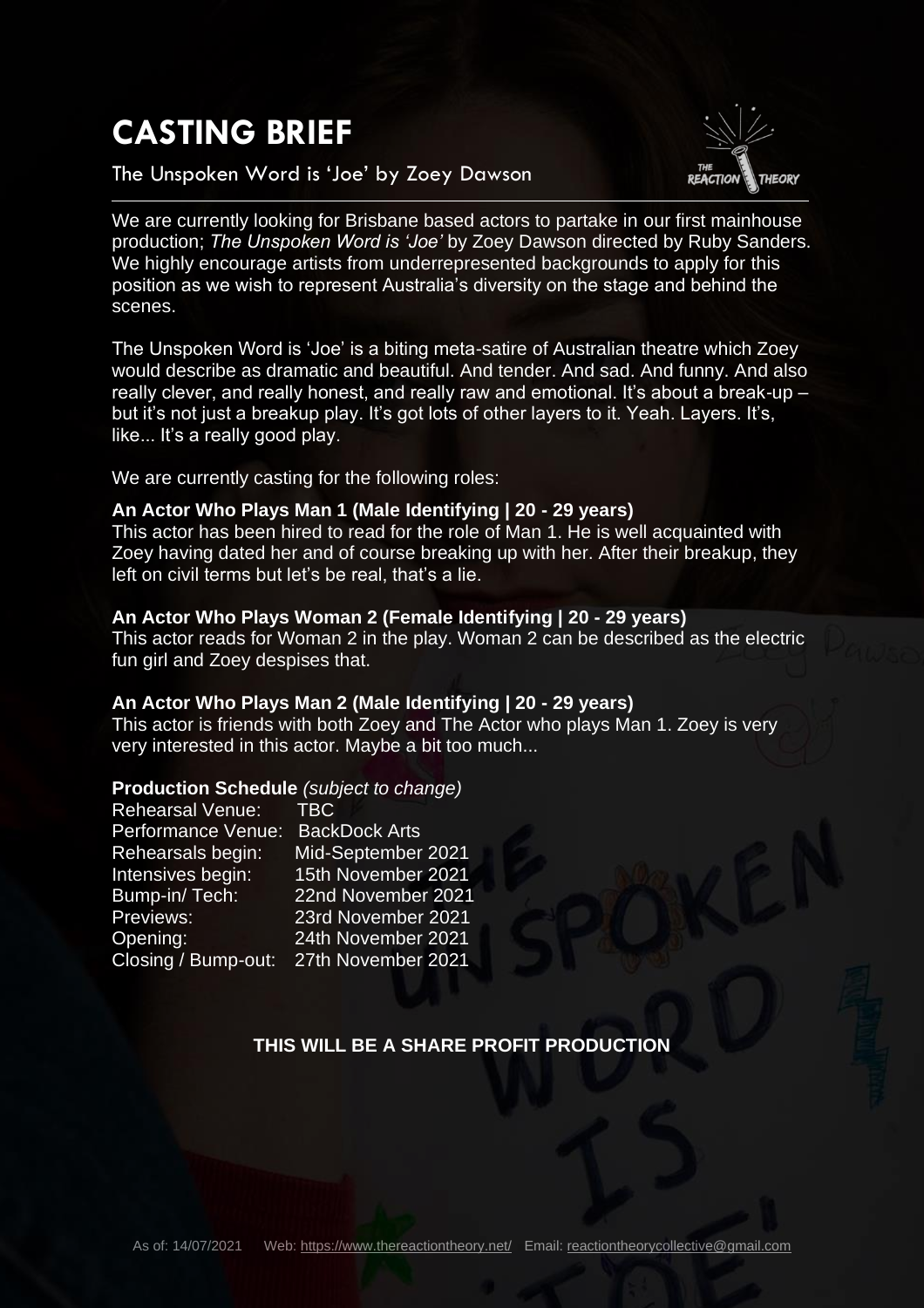## **Auditions**

First round auditions will take place via self-tape. You can submit your self-tape through our [submission portal.](https://forms.gle/KMsu6uaNSKNHk2N99)

*Please be advised that you will need to sign in a gmail account to upload your submission.*

We ask you to record a scene from the play [\(click here for scenes\)](https://drive.google.com/file/d/1nlIexfv8RCqe3RGOPXsXVR-Fwupvaa2s/view?usp=sharing) and a piece camera answering one of the following questions (two to three minutes):

- What is the best/worst date you've ever been on?
- What is your best/worst performance?
- Tell us a social issue you're really passionate about. No matter how big or how small.

We ask that you could please place a Title Card at the start of your tape. Your Title Card should have your name, email and the character you wish to audition for. Please also name your file with your name and your email.

Example: Egan Sun-Bin\_reactiontheorycollective@gmail.com

The deadline for first round submissions are due on 30th of July 2021.

Callbacks will occur in person in the week of 18th of August 2021 and will be with the director and producers. If you are unable to make those dates, don't fret, we will be able to work around your availability.

If there are any questions, require any accessibility needs or if you would like to read the script, please contact us at [reactiontheorycollective@gmail.com](mailto:reactiontheorycollective@gmail.com) with the subject line "Unspoken Word Is Joe - FAQ".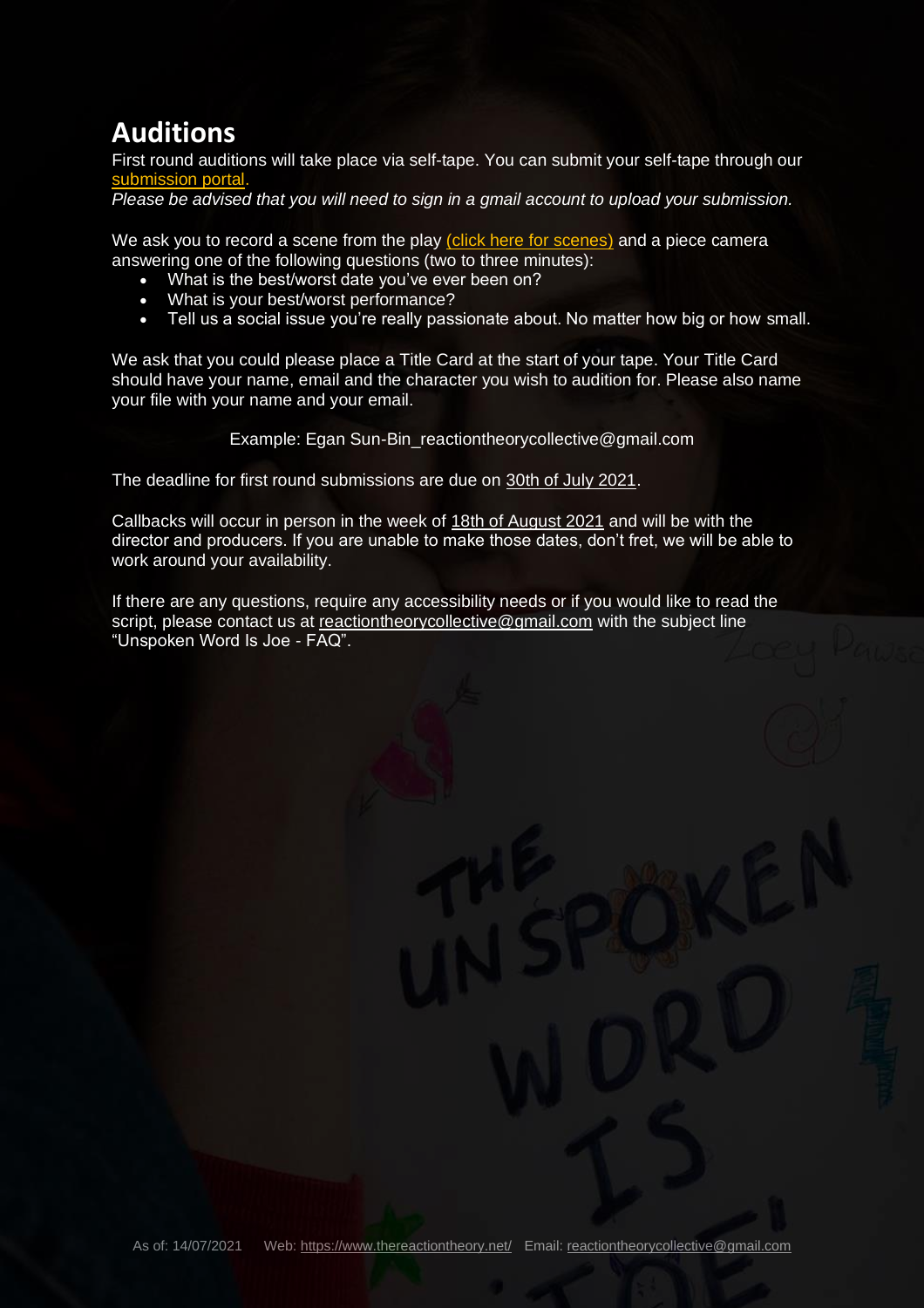### **Self-Tapes**

Filming self-tapes for theatre can be quite daunting. We understand this wasn't always the norm for theatre so here are some tips and tricks of what our preferences are for recording self-tapes for theatre.

**NOTES:** These are advisory, they are not prescriptive to how we want to see your self-tape.